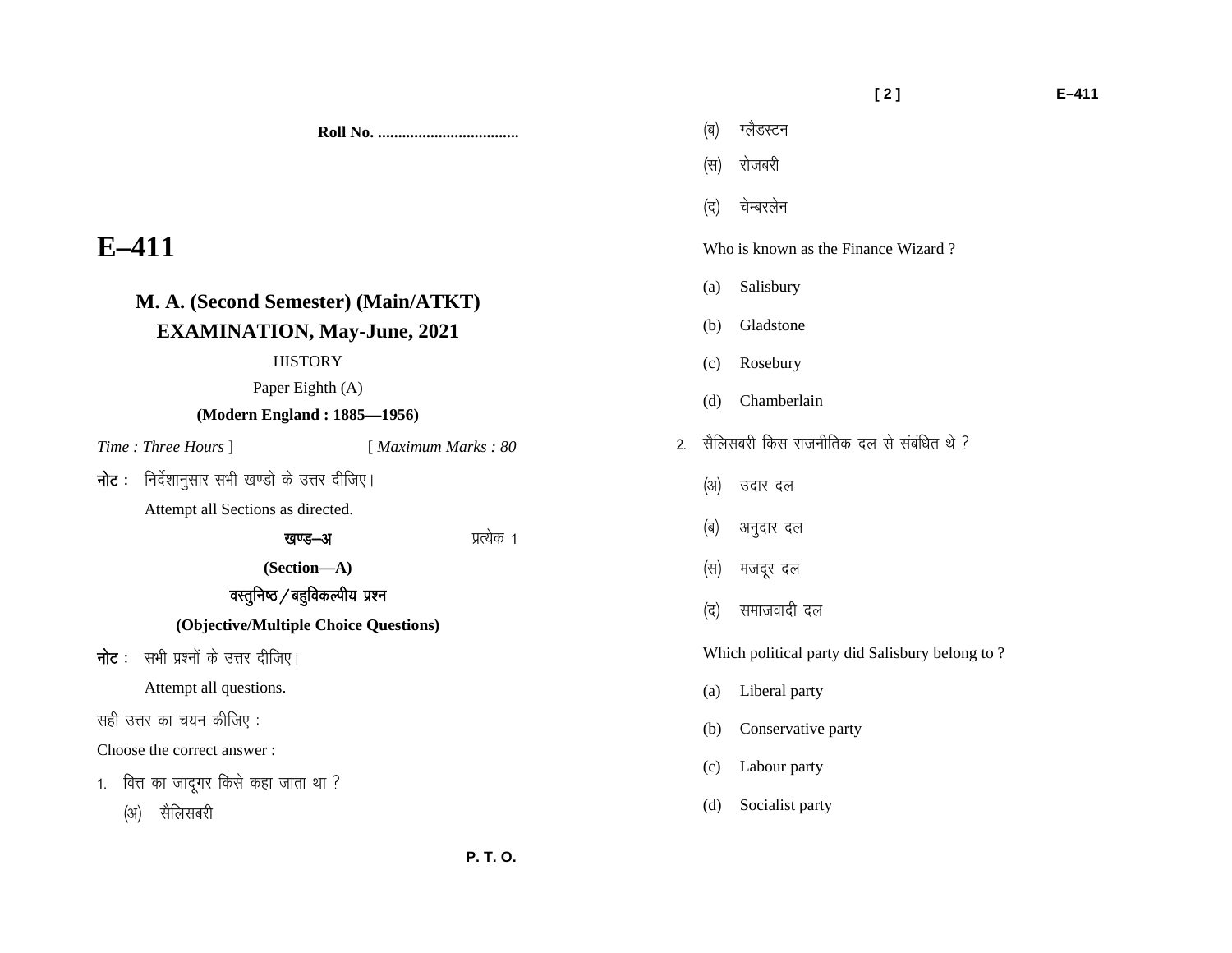|    |      | [3]                                                  | $E - 411$ |    |      | [4]                                          | $E - 411$ |
|----|------|------------------------------------------------------|-----------|----|------|----------------------------------------------|-----------|
| 3. |      | नवीन टोरीवाद के जनक कौन थे ?                         |           | 5. |      | द्वितीय हेग शांति सम्मेलन कब हुआ था ?        |           |
|    | (3I) | डिजरायली                                             |           |    | (3I) | 1899 ई.                                      |           |
|    | (ब)  | सैलिसवारी                                            |           |    | (ब)  | 1902 ई.                                      |           |
|    | (स)  | बोनर ला                                              |           |    | (स)  | 1904 ई.                                      |           |
|    | (द)  | उपर्युक्त में से कोई नहीं                            |           |    | (द)  | 1907 $\frac{2}{3}$ .                         |           |
|    |      | Who was the founder of New Conservative?             |           |    |      | When did the Second Hague Pease Conference ? |           |
|    | (a)  | Disraeli                                             |           |    | (a)  | 1899 A.D.                                    |           |
|    | (b)  | Salisbury                                            |           |    | (b)  | 1902 A.D.                                    |           |
|    | (c)  | Bonar Law                                            |           |    | (c)  | 1904 A.D.                                    |           |
|    | (d)  | None of the above                                    |           |    | (d)  | 1907 A.D.                                    |           |
| 4. |      | इंग्लैण्ड ने पृथकता की नीति का परित्याग कब किया था ? |           | 6. |      | एडवर्ड सप्तम इंग्लैण्ड का राजा था :          |           |
|    | (3I) | 1901 ई.                                              |           |    | (3)  | $1901 - 1910$ $\frac{2}{3}$ .                |           |
|    | (ब)  | 1902 $\frac{2}{3}$ .                                 |           |    | (ब)  | $1910 - 1936$ $\overline{\xi}$ .             |           |
|    | (स)  | 1904 $\frac{1}{5}$ .                                 |           |    | (स)  | 1936–1952 ई.                                 |           |
|    | (द)  | 1907 $\frac{1}{5}$ .                                 |           |    | (द)  | 1952-1956 ई.                                 |           |
|    |      | When did England abandon her policy of Separation?   |           |    |      | Edward VII was king of England of:           |           |
|    | (a)  | 1901 A.D.                                            |           |    | (a)  | 1901-1900 A.D.                               |           |
|    | (b)  | 1902 A.D.                                            |           |    | (b)  | 1910-1936 A.D.                               |           |
|    | (c)  | 1904 A.D.                                            |           |    | (c)  | 1936-1952 A.D.                               |           |
|    | (d)  | 1907 A.D.                                            |           |    | (d)  | 1952-1956 A.D.                               |           |
|    |      |                                                      |           |    |      |                                              |           |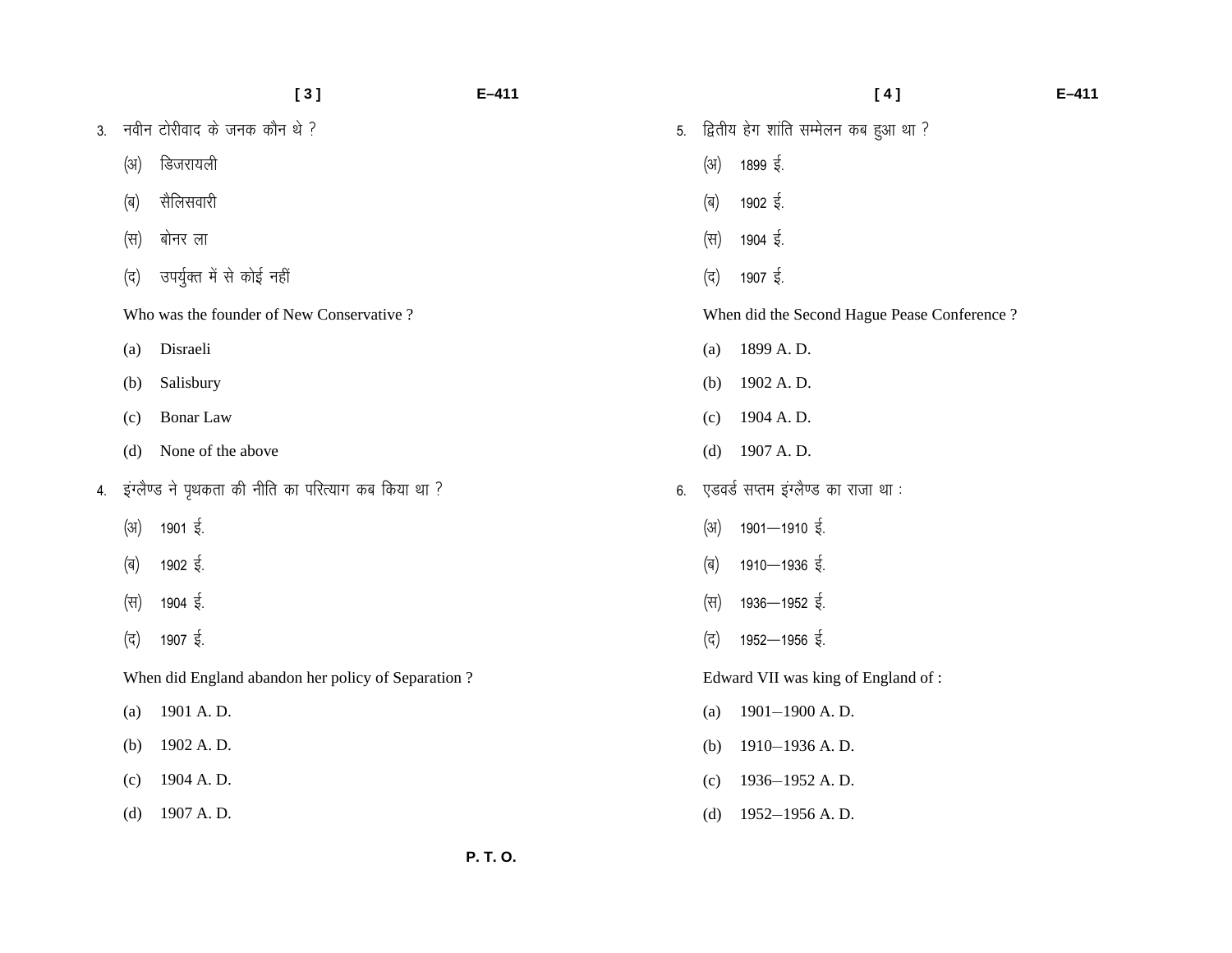|    |                  | [5]                                                            | $E-411$ |       | [6]<br>$E - 411$                                                         |
|----|------------------|----------------------------------------------------------------|---------|-------|--------------------------------------------------------------------------|
|    |                  | 7. अन्तर्राष्ट्रीय दुर्घटनाओं का युग किस वर्ष को कहा जाता है ? | 9.      |       | किस अधिनियम द्वारा ब्रिटिश पार्लियामेंट का कार्यकाल 5 वर्ष कर दिया       |
|    | (अ)              | 1885-1900 ई.                                                   |         | गया ? |                                                                          |
|    | (ब)              | 1902-1914 ई.                                                   |         | (3I)  | 1867 ई.                                                                  |
|    | (स)              | 1914–1919 ई.                                                   |         |       |                                                                          |
|    | (द)              | 1919-1929 ई.                                                   |         | (ब)   | 1911 ई.                                                                  |
|    |                  | Which year is known as the International Disater era?          |         | (स)   | 1919 ई.                                                                  |
|    | (a)              | 1885-1900 A.D.                                                 |         | (द)   | 1928 ई.                                                                  |
|    | (b)              | 1902-1914 A.D.                                                 |         |       | By which act the duration of British parliament changed to               |
|    | (c)              | 1914-1919 A.D.                                                 |         |       | 5 years ?                                                                |
|    | (d)              | 1919-1929 A.D.                                                 |         |       |                                                                          |
| 8. |                  | पेरिस शांति सम्मेलन में इंग्लैण्ड के प्रतिनिधि कौन थे ?        |         | (a)   | 1867 A.D.                                                                |
|    | $(\mathfrak{A})$ | एडवर्ड ग्रे                                                    |         | (b)   | 1911 A.D.                                                                |
|    | (ब)              | लायड जॉर्ज                                                     |         | (c)   | 1919 A.D.                                                                |
|    | (स)              | डिजरायली                                                       |         | (d)   | 1928 A.D.                                                                |
|    | (द)              | सैलिसबरी                                                       |         |       | 10. इंग्लैण्ड में प्राथमिक शिक्षा को अनिवार्य एवं निःशुल्क कब किया गया ? |
|    |                  | Who was the representative of England in Peris peace           |         | (3I)  | 1914 ई.                                                                  |
|    |                  | conference?                                                    |         |       |                                                                          |
|    | (a)              | <b>Adward Grey</b>                                             |         | (ब)   | 1918 ई.                                                                  |
|    | (b)              | Lloyd George                                                   |         | (स)   | 1924 ई.                                                                  |
|    | (c)              | Disraeli                                                       |         |       |                                                                          |
|    | (d)              | Salisbury                                                      |         | (द)   | 1926 ई.                                                                  |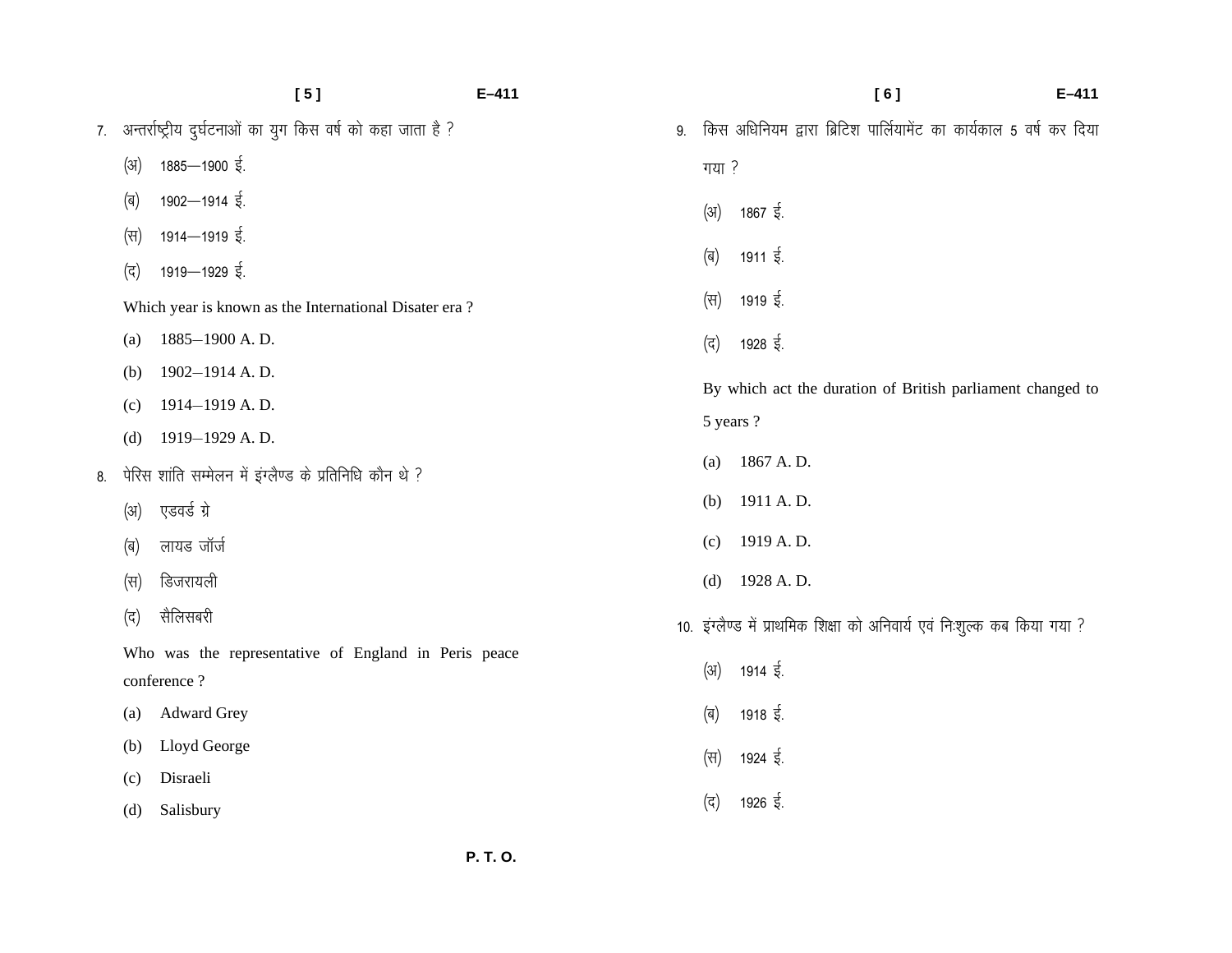|      |                                                                   | [7] |  | $E - 411$                                        |            | [8]                                                                         | $E - 411$ |
|------|-------------------------------------------------------------------|-----|--|--------------------------------------------------|------------|-----------------------------------------------------------------------------|-----------|
|      | When did England establish Free and Compulsory                    |     |  |                                                  |            | Which country built Panama canal?                                           |           |
|      | Education ?                                                       |     |  |                                                  | (a)        | Russia                                                                      |           |
| (a)  | 1914 A.D.                                                         |     |  |                                                  | (b)        | England                                                                     |           |
| (b)  | 1918 A.D.                                                         |     |  |                                                  | (c)        | America                                                                     |           |
| (c)  | 1924 A.D.                                                         |     |  |                                                  | (d)        | Germany                                                                     |           |
| (d)  | 1926 A.D.                                                         |     |  | 13. म्यूनिख समझौता किन दो देशों के मध्य हुआ था ? |            |                                                                             |           |
|      | 11. इंग्लैण्ड में प्रथम श्रमिक मंत्रिमण्डल की स्थापना कब हुई थी ? |     |  |                                                  | (3I)       | इंग्लैण्ड—रूस                                                               |           |
| (31) | 1916 ई.                                                           |     |  |                                                  | (ब)        | रूस—फ्रांस                                                                  |           |
| (ब)  | 1924 $\frac{1}{5}$ .                                              |     |  |                                                  | (स)        | इंग्लैण्ड —जर्मनी                                                           |           |
| (स)  | 1929 $\frac{1}{5}$ .                                              |     |  | (द)                                              | जर्मनी—रूस |                                                                             |           |
| (द)  | 1931 $\frac{1}{5}$ .                                              |     |  |                                                  |            | Munich Pact happened between which two countries?                           |           |
|      | When was the first labour cabinet established in England?         |     |  |                                                  | (a)        | England-Russia                                                              |           |
| (a)  | 1916 A.D.                                                         |     |  |                                                  | (b)        | Russia-France                                                               |           |
| (b)  | 1924 A.D.                                                         |     |  |                                                  | (c)        | England-Germany                                                             |           |
| (c)  | 1929 A.D.                                                         |     |  |                                                  | (d)        | Germany-Russia                                                              |           |
| (d)  | 1931 A.D.                                                         |     |  |                                                  |            |                                                                             |           |
|      | 12. पनामा नहर का निर्माण किस देश ने करवाया ?                      |     |  |                                                  |            | 14. द्वितीय विश्वयुद्ध काल (1940-45) में इंग्लैण्ड के प्रधानमंत्री कौन थे ? |           |
| (3I) | रूस                                                               |     |  |                                                  | (31)       | एटली                                                                        |           |
| (ब)  | इंग्लैण्ड                                                         |     |  |                                                  | (ब)        | चेम्बरलेन                                                                   |           |
| (स)  | अमेरिका                                                           |     |  |                                                  | (स)        | चर्चिल                                                                      |           |
| (द)  | जर्मनी                                                            |     |  |                                                  | (द)        | ईडन                                                                         |           |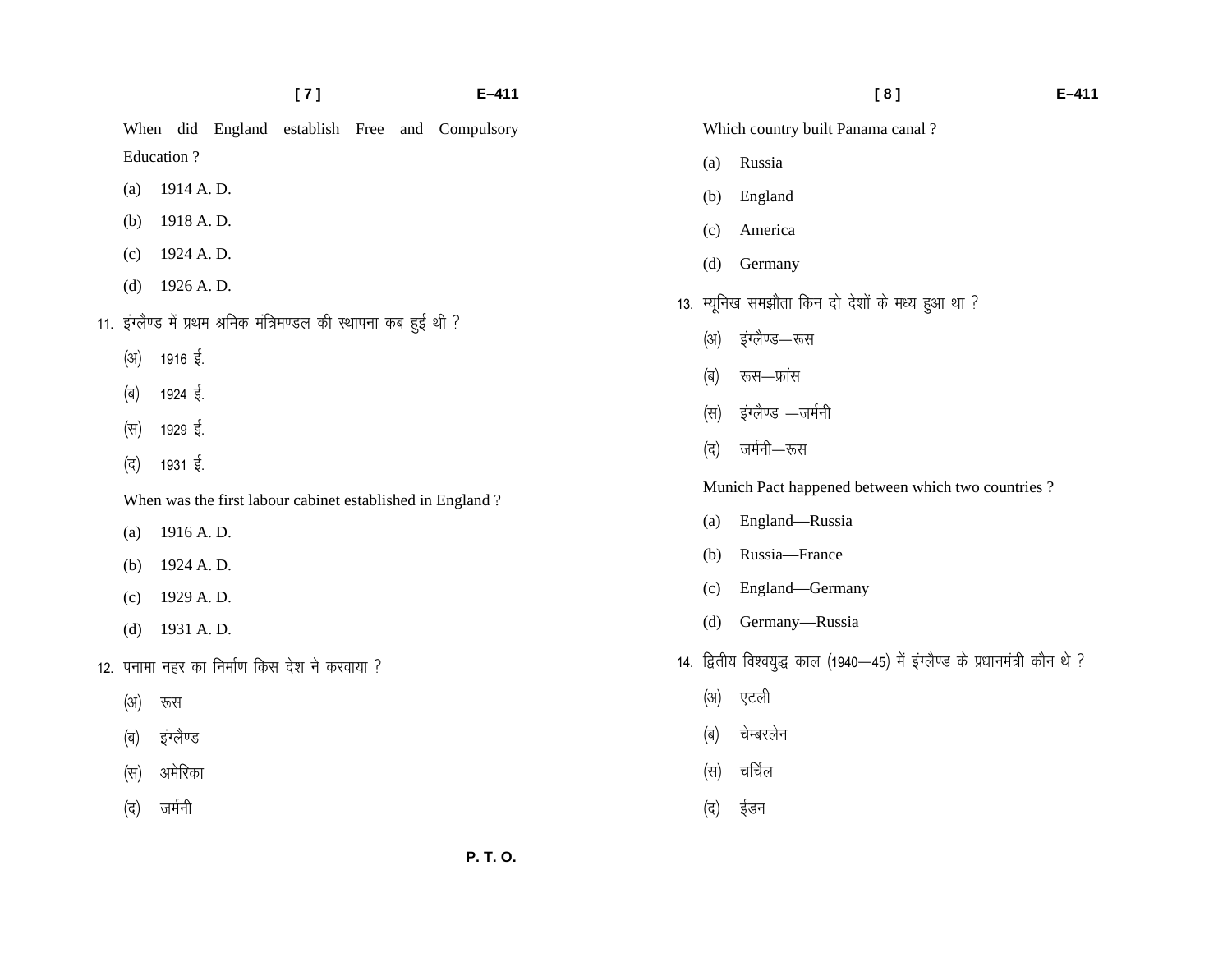|  |      | [9]                                                            | $E - 411$ |        | $E - 411$<br>[10]                                  |  |
|--|------|----------------------------------------------------------------|-----------|--------|----------------------------------------------------|--|
|  |      | Who was the British Prime Minister during second world         |           |        | When did England recognise Communist Government of |  |
|  | war? |                                                                |           | China? |                                                    |  |
|  | (a)  | Atlee                                                          |           | (a)    | 1924 A.D.                                          |  |
|  | (b)  | Chamberlain                                                    |           | (b)    | 1929 A.D.                                          |  |
|  | (c)  | Churchill                                                      |           | (c)    | 1949 A.D.                                          |  |
|  | (d)  | Eden                                                           |           | (d)    | 1952 A.D.                                          |  |
|  |      | 15.  बैक ऑफ इंग्लैण्ड का राष्ट्रीयकरण कब हुआ था ?              |           |        | 17. न्यूफाउण्डलैण्ड का संबंध किन दो देशों से था ?  |  |
|  | (3)  | 1946 $\frac{1}{5}$ .                                           |           | (3I)   | फ्रांस—इंग्लैण्ड                                   |  |
|  | (ब)  | 1950 $\frac{1}{5}$ .                                           |           | (ब)    | फ्रांर—रूस                                         |  |
|  | (स)  | 1952 ई.                                                        |           | (स)    | जर्मनी—रूस                                         |  |
|  | (द)  | 1956 ई.                                                        |           | (द)    | जर्मनी—इटली                                        |  |
|  |      | When did the Nationalisation of Band of England?               |           |        | Which two countries related to Newfoundland?       |  |
|  | (a)  | 1946 A.D.                                                      |           | (a)    | France-England                                     |  |
|  | (b)  | 1950 A.D.                                                      |           | (b)    | France-Russia                                      |  |
|  | (c)  | 1952 A.D.                                                      |           | (c)    | Germany-Russia                                     |  |
|  | (d)  | 1956 A.D.                                                      |           | (d)    | Germany-Italy                                      |  |
|  |      | 16.  चीन की साम्यवादी सरकार को इंग्लैण्ड ने कब मान्यता दी थी ? |           |        | 18. जेनेवा प्रोटोकाल कब तैयार किया गया था ?        |  |
|  | (31) | 1924 $\frac{2}{3}$ .                                           |           | (अ)    | 1919 ई.                                            |  |
|  | (ब)  | 1929 $\frac{1}{5}$ .                                           |           | (ब)    | 1922 ई.                                            |  |
|  | (स)  | 1949 $\frac{1}{5}$ .                                           |           | (स)    | 1924 $\frac{1}{5}$ .                               |  |
|  | (द)  | 1952 $\frac{1}{5}$ .                                           |           | (द)    | 1927 ई.                                            |  |
|  |      |                                                                |           |        |                                                    |  |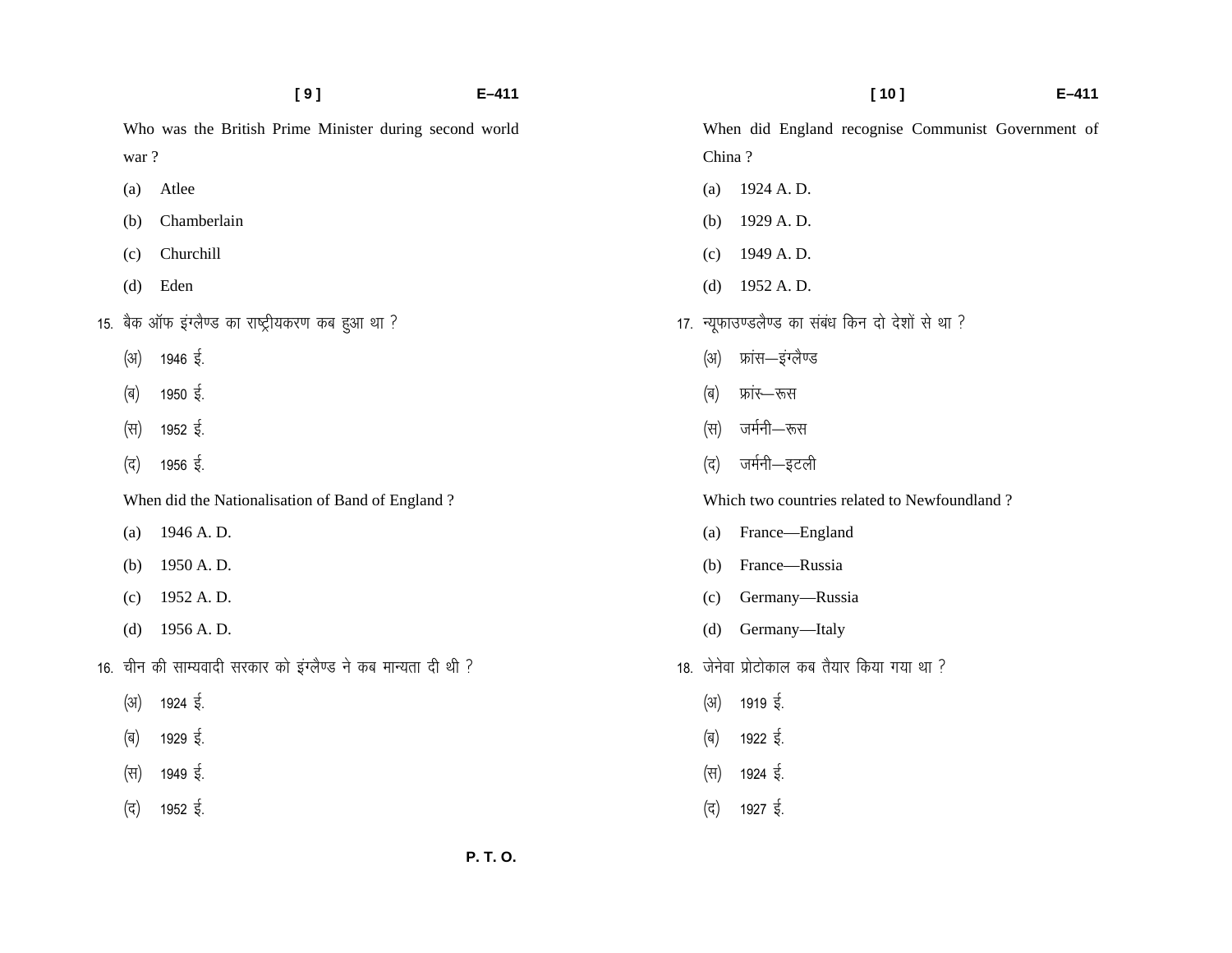|      | $[11]$                                                  | $E - 411$ |                                           | $[12]$                                                          | $E - 411$  |  |  |
|------|---------------------------------------------------------|-----------|-------------------------------------------|-----------------------------------------------------------------|------------|--|--|
|      | When was the Geneva Protocol built?                     |           |                                           | What was the main event of 1956 A.D.?                           |            |  |  |
| (a)  | 1919 A.D.                                               |           | (a)                                       | Suez crisis                                                     |            |  |  |
| (b)  | 1922 A.D.                                               |           | (b)                                       | Manchurian crisis                                               |            |  |  |
| (c)  | 1924 A.D.                                               |           | (c)                                       | Palestine problem                                               |            |  |  |
| (d)  | 1927 A.D.                                               |           | (d)                                       | Cuba crisis                                                     |            |  |  |
|      | 19. आयरलैण्ड को औपनिवेशिक स्वराज्य कब प्रदान किया गया ? |           |                                           | खण्ड—ब                                                          | प्रत्येक 2 |  |  |
| (3I) | 1916 ई.                                                 |           |                                           | (Section-B)                                                     |            |  |  |
|      | 1921 $\frac{1}{5}$ .                                    |           |                                           | अति लघु उत्तरीय प्रश्न                                          |            |  |  |
| (ब)  |                                                         |           |                                           | (Very Short Answer Type Questions)                              |            |  |  |
| (स)  | 1929 ई.                                                 |           | <b>नोट</b> : सभी प्रश्नों के उत्तर दीजिए। |                                                                 |            |  |  |
| (द)  | 1932 $\frac{1}{5}$ .                                    |           |                                           | Attempt all questions.                                          |            |  |  |
|      | When was the Ireland given dominion state?              |           | 1.                                        | यूनियनिस्ट मंत्रिमण्डल का गठन किसने किया था ?                   |            |  |  |
| (a)  | 1916 A.D.                                               |           |                                           | Who assembled Unionist Cabinet?                                 |            |  |  |
| (b)  | 1921 A.D.                                               | 2.        |                                           | 'नाइन्टीन्थ सेंचुरी' नामक किताब के लेखक कौन थे ?                |            |  |  |
| (c)  | 1923 A.D.                                               |           |                                           |                                                                 |            |  |  |
| (d)  | 1932 A.D.                                               |           |                                           | Who wrote the book 'Nineteenth Century'?                        |            |  |  |
|      | 20.  1956 ई. की प्रमुख घटना क्या थी ?                   | 3.        |                                           | नवीन टोरीवाद का क्या उद्देश्य था ?                              |            |  |  |
| (3I) | स्वेज संकट                                              |           |                                           | What was the aim of New Conservative?                           |            |  |  |
| (ब)  | मंचूरिया संकट                                           | 4.        |                                           | द्वितीय विश्वयुद्ध में इंग्लैण्ड के शामिल होने का वास्तविक कारण |            |  |  |
|      | फिलिस्तीन समस्या                                        |           | लिखिए।                                    |                                                                 |            |  |  |
| (स)  |                                                         |           |                                           | Write the immediate cause of participation of England in        |            |  |  |
| (द)  | क्यूबा संकट                                             |           |                                           | Second World War.                                               |            |  |  |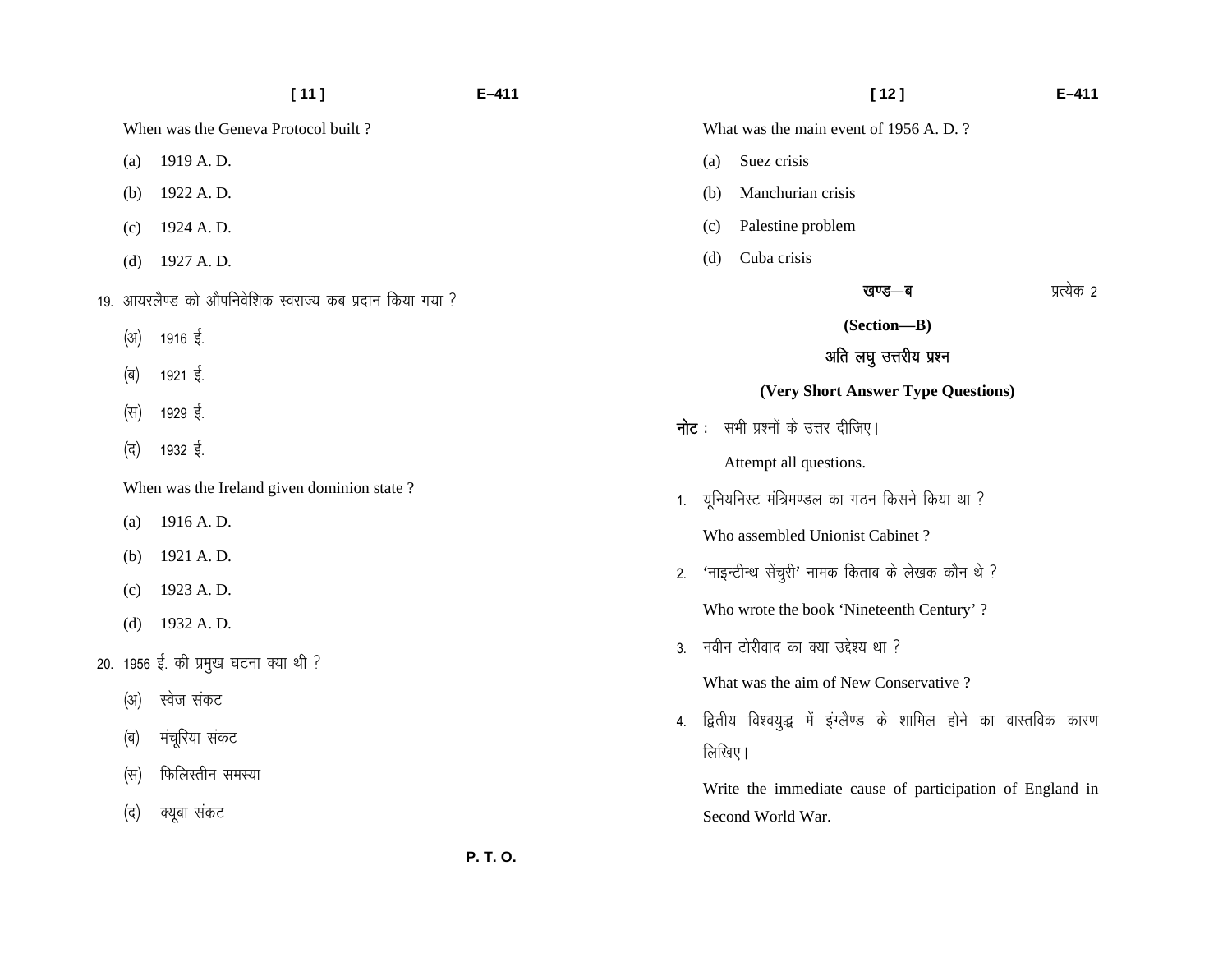|    | $[13]$                                                     | E-411      |  |  |  |  |  |
|----|------------------------------------------------------------|------------|--|--|--|--|--|
| 5. | ओटावा समझौता के बारे में लिखिए।                            |            |  |  |  |  |  |
|    | Write the Otawa compromise.                                |            |  |  |  |  |  |
| 6. | यंग कमेटी का संबंध किस देश से था ?                         |            |  |  |  |  |  |
|    | Which country was related to Young committee?              |            |  |  |  |  |  |
| 7. | पेरिस शांति सम्मेलन में इंग्लैण्ड के क्या उद्देश्य थे ?    |            |  |  |  |  |  |
|    | What were the aims of England in Paris conference?         |            |  |  |  |  |  |
| 8. | मार्शल योजना क्या थी ?                                     |            |  |  |  |  |  |
|    | What was the Marshal Scheme?                               |            |  |  |  |  |  |
|    | खण्ड—स                                                     | प्रत्येक 3 |  |  |  |  |  |
|    | (Section-C)                                                |            |  |  |  |  |  |
|    | लघु उत्तरीय प्रश्न                                         |            |  |  |  |  |  |
|    | (Short Answer Type Questions)                              |            |  |  |  |  |  |
|    | <b>नोट</b> : सभी प्रश्नों के उत्तर दीजिए।                  |            |  |  |  |  |  |
|    | Attempt all questions.                                     |            |  |  |  |  |  |
| 1. | आंग्ल-जापान संधि, 1902 की शर्तें लिखिए।                    |            |  |  |  |  |  |
|    | Write the main provisions the Treaty of Anglo-Japan, 1902. |            |  |  |  |  |  |
| 2. | आयरिश समस्या के कारणों का उल्लेख कीजिए।                    |            |  |  |  |  |  |
|    | Discuss the causes of Irish problem.                       |            |  |  |  |  |  |
| 3. | मजदूर दल की स्थापना के कारणों का वर्णन कीजिए।              |            |  |  |  |  |  |
|    | Describe the causes of foundation of the Labour party.     |            |  |  |  |  |  |

 **[ 14 ] E–411**  4. सन् 1919 से 1939 तक इंग्लैण्ड की विदेश नीति का उद्देश्य लिखिए।

Write the aims of foreign policy of England during 1919 to 1939.

- 5. विश्व आर्थिक मंदी का इंग्लैण्ड पर क्या प्रभाव पड़ा ? लिखिए। What was the effect on England of the World Economic Crisis ?
- 6. फिलीस्तीन समस्या पर इंग्लैण्ड की नीति का उल्लेख कीजिए। Discuss the policy of England on the Palestine crisis.
- 7. इंग्लैण्ड में राष्ट्रीय सरकार के बारे में उल्लेख कीजिए। Discuss the National Government in England.
- 8. द्वितीय विश्व युद्ध की प्रमुख विशेषताएँ लिखिए।

Write the main features of Second World War.

### **खण्ड-द** अत्येक 5

**(Section—D)** 

### दीर्घ उत्तरीय प्रश्न

### **(Long Answer Type Questions)**

 $\overline{\eta}$ ट : सभी प्रश्नों के उत्तर दीजिए।

Attempt all questions.

1. ग्लैडस्टन की गृहनीति का वर्णन कीजिए। Describe the Home Policy of Gladstone.